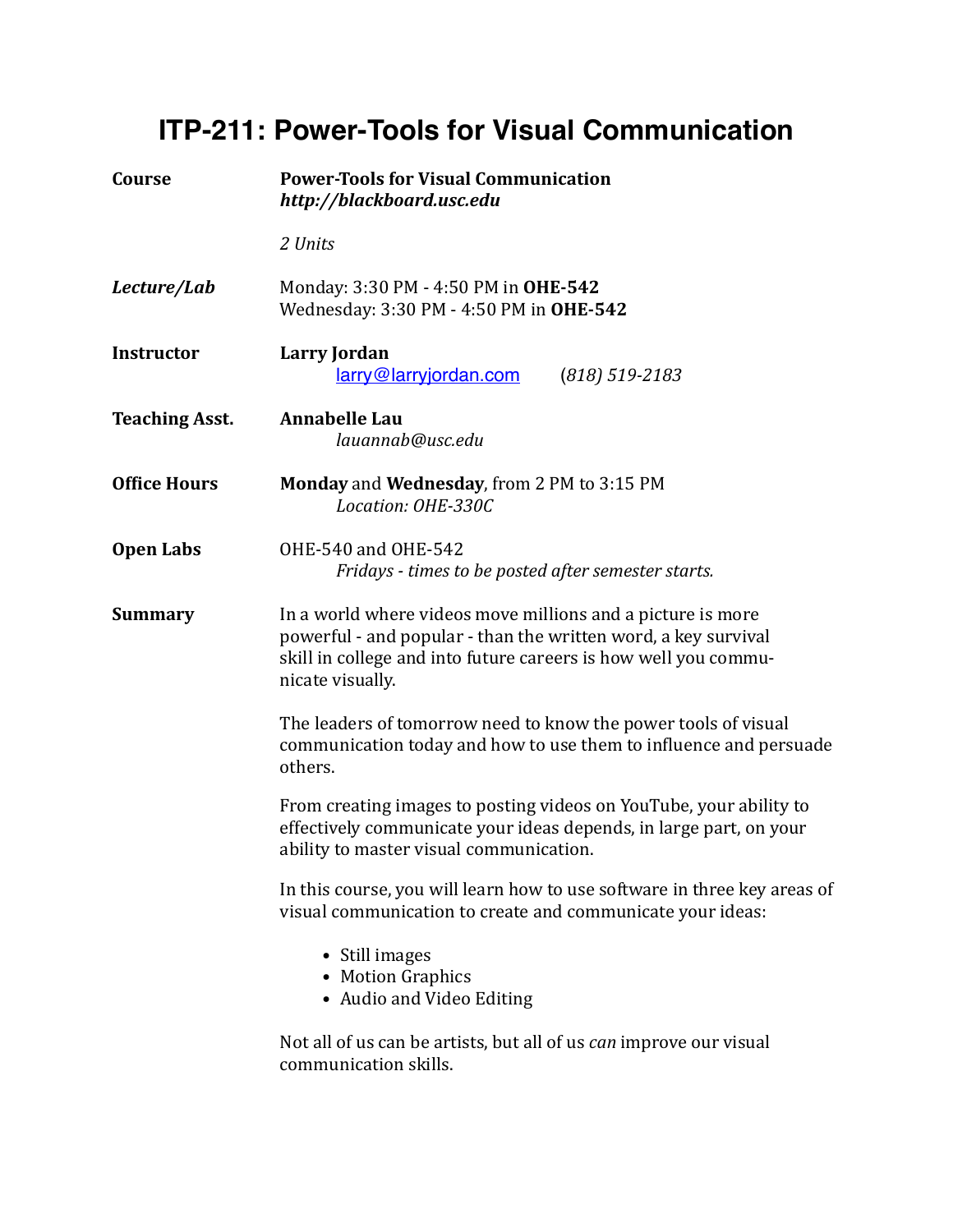| <b>Objective</b>     | The purpose of this course is to learn the creative, technical<br>and communication skills necessary to produce compelling<br>messages, images and videos.                                                                                                                                                                             |                                                |                                   |                                             |                                       |  |
|----------------------|----------------------------------------------------------------------------------------------------------------------------------------------------------------------------------------------------------------------------------------------------------------------------------------------------------------------------------------|------------------------------------------------|-----------------------------------|---------------------------------------------|---------------------------------------|--|
|                      | This is not a theory class. This is a "get your hands dirty" class.<br>It is not enough to "create." We need to create, communicate,<br>suggest, persuade and convince - using still and moving images<br>- all while meeting deadlines. These skills are necessary during<br>college and critical later in business after graduation. |                                                |                                   |                                             |                                       |  |
|                      | This course explores the use of professional-grade software to<br>create 2D images, 2D graphics, motion graphics, visual effects<br>and video. As well, students will learn how to properly com-<br>press video for high-quality web distribution.                                                                                     |                                                |                                   |                                             |                                       |  |
|                      | During the course, students will create posters, motion graph-<br>ics, and video projects centered around a theme of the stu-<br>dent's own choosing.                                                                                                                                                                                  |                                                |                                   |                                             |                                       |  |
| <b>Content Goals</b> | 1. To learn how to use professional tools of visual communica-<br>tion to create persuasive presentations and the importance of<br>the call to action.                                                                                                                                                                                 |                                                |                                   |                                             |                                       |  |
|                      | 2. To learn the fundamentals of story-telling, structure and<br>workflow and the importance of the call to action.                                                                                                                                                                                                                     |                                                |                                   |                                             |                                       |  |
|                      | 3. To actually see, not just look at, what you are creating. To<br>create work according to directions, not just what you think the<br>directions should be.                                                                                                                                                                           |                                                |                                   |                                             |                                       |  |
| Grading              | Grading is based on class participation, lab completion, as-<br>signments and tests.                                                                                                                                                                                                                                                   |                                                |                                   |                                             |                                       |  |
|                      | Here's the breakdown of assignments and points:                                                                                                                                                                                                                                                                                        |                                                |                                   |                                             |                                       |  |
|                      | Labs<br>Assignments<br>Mid-Term Exam<br>Final Exam                                                                                                                                                                                                                                                                                     | Qty<br>14<br>3<br>$\mathbf{1}$<br>$\mathbf{1}$ | Pts Each<br>25<br>50<br>50<br>100 | <b>Total Pts</b><br>350<br>150<br>50<br>100 | % of Grade<br>54%<br>23%<br>8%<br>15% |  |
|                      | <b>Total points</b>                                                                                                                                                                                                                                                                                                                    |                                                |                                   | 650                                         | 100%                                  |  |

Final course marks are determined by standard formulas: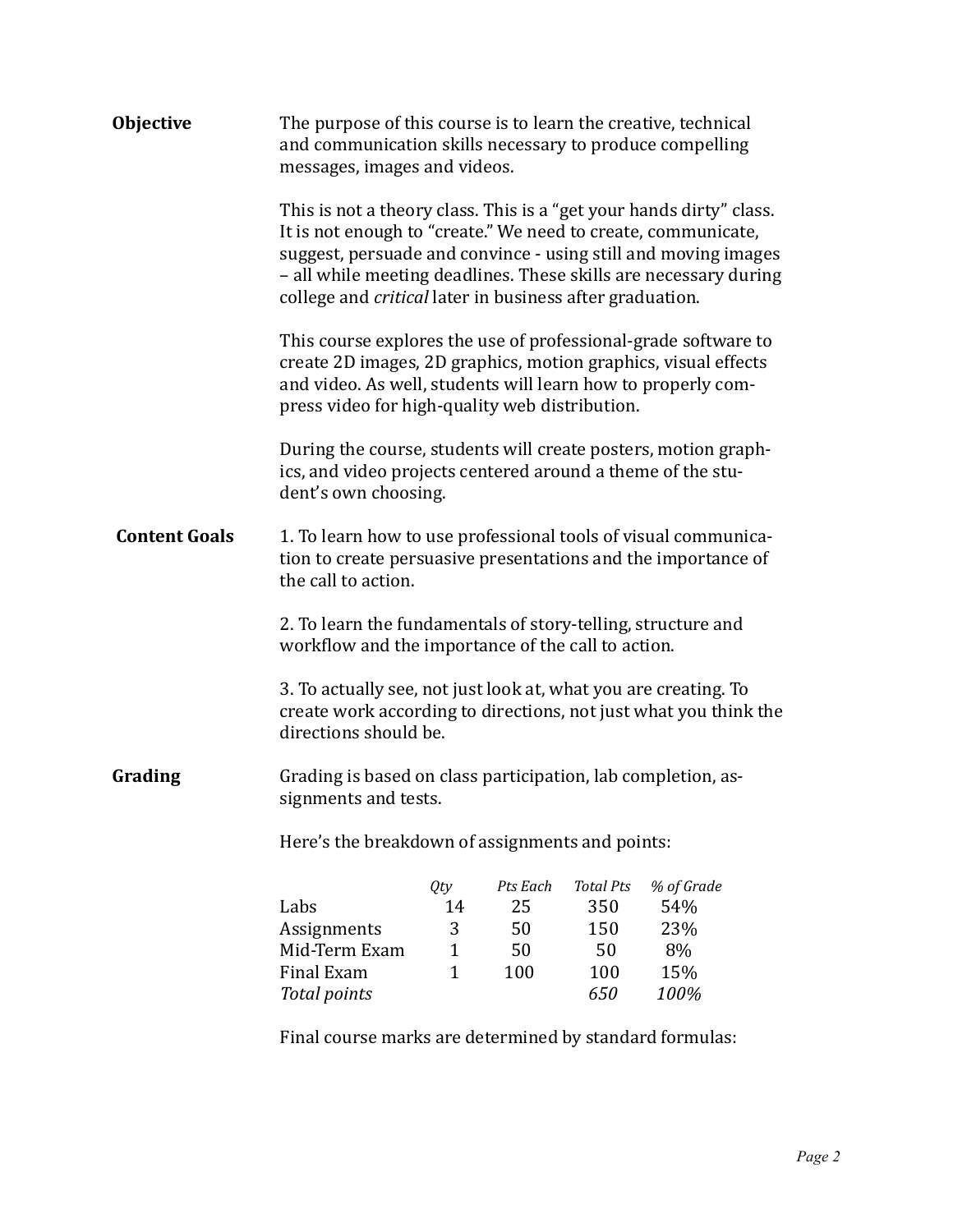|                                                                                  |                                                         | A                               | 93-100%                                                           |  |
|----------------------------------------------------------------------------------|---------------------------------------------------------|---------------------------------|-------------------------------------------------------------------|--|
|                                                                                  |                                                         |                                 |                                                                   |  |
|                                                                                  |                                                         | A-<br>$B+$                      | 90-92%                                                            |  |
|                                                                                  |                                                         | B                               | 88-89%                                                            |  |
|                                                                                  |                                                         |                                 | 82-87%                                                            |  |
|                                                                                  |                                                         | $B -$                           | 80-81%                                                            |  |
|                                                                                  |                                                         | $C+$                            | 78-79%                                                            |  |
|                                                                                  |                                                         | $\mathsf C$                     | 72-77%                                                            |  |
|                                                                                  |                                                         | $C -$                           | 70-71%                                                            |  |
|                                                                                  |                                                         | $D+$                            | 68-69%                                                            |  |
|                                                                                  |                                                         | D                               | 62-67%                                                            |  |
|                                                                                  |                                                         | $D-$                            | 60-61%                                                            |  |
|                                                                                  |                                                         | $\mathbf{F}$                    | 59% or below                                                      |  |
| <b>Secrets to Success</b> 1. Read the instructions <i>before</i> doing the work! |                                                         |                                 |                                                                   |  |
|                                                                                  |                                                         |                                 | 2. Do the labs at the end of class, don't wait to do them later.  |  |
|                                                                                  |                                                         |                                 | 3. Practice seeing what's actually on the screen, not what you    |  |
|                                                                                  |                                                         |                                 | expect to see! (Proof-read and review your work.)                 |  |
|                                                                                  |                                                         |                                 |                                                                   |  |
| <b>Class Policies</b>                                                            | Students are expected to:                               |                                 |                                                                   |  |
|                                                                                  | • Attend and participate in class discussions and labs; |                                 |                                                                   |  |
|                                                                                  |                                                         | asking questions is encouraged! |                                                                   |  |
|                                                                                  |                                                         |                                 | Complete weekly labs and assignments on time                      |  |
|                                                                                  | Complete all tests                                      |                                 |                                                                   |  |
|                                                                                  |                                                         |                                 | • Complete assignments and projects on time                       |  |
|                                                                                  |                                                         |                                 |                                                                   |  |
| <b>Assignments</b>                                                               |                                                         |                                 | It is the responsibility of the student to make sure projects and |  |
|                                                                                  |                                                         |                                 | assignments are turned in on time. Make sure you follow the       |  |
|                                                                                  |                                                         |                                 | procedures outlined in each assignment or project. All assign-    |  |
|                                                                                  |                                                         |                                 | ments will be uploaded by students through Blackboard. Some       |  |
|                                                                                  | assignments will be turned in on paper.                 |                                 |                                                                   |  |
|                                                                                  |                                                         |                                 | There is an <b>automatic 10% deduction</b> of the total possible  |  |
|                                                                                  |                                                         |                                 | points for any lab or assignment posted after the deadline, un-   |  |
|                                                                                  | less prior arrangements have been made.                 |                                 |                                                                   |  |
|                                                                                  |                                                         |                                 |                                                                   |  |
| <b>IMPORTANT!</b>                                                                |                                                         |                                 | All labs and assignments must be submitted via Blackboard in      |  |
|                                                                                  |                                                         |                                 | order to be graded. Emailed labs, assignments or projects will    |  |
|                                                                                  | not count.                                              |                                 |                                                                   |  |
|                                                                                  |                                                         |                                 |                                                                   |  |
| <b>ITP Labs</b>                                                                  |                                                         |                                 | Before logging onto an ITP computer, students must ensure         |  |
|                                                                                  |                                                         |                                 | that they have emailed or saved projects created during the       |  |
|                                                                                  |                                                         |                                 | class or lab session. Any work not saved will be erased after     |  |
|                                                                                  |                                                         |                                 | restarting the computer. ITP is not responsible for any work      |  |
|                                                                                  | lost.                                                   |                                 |                                                                   |  |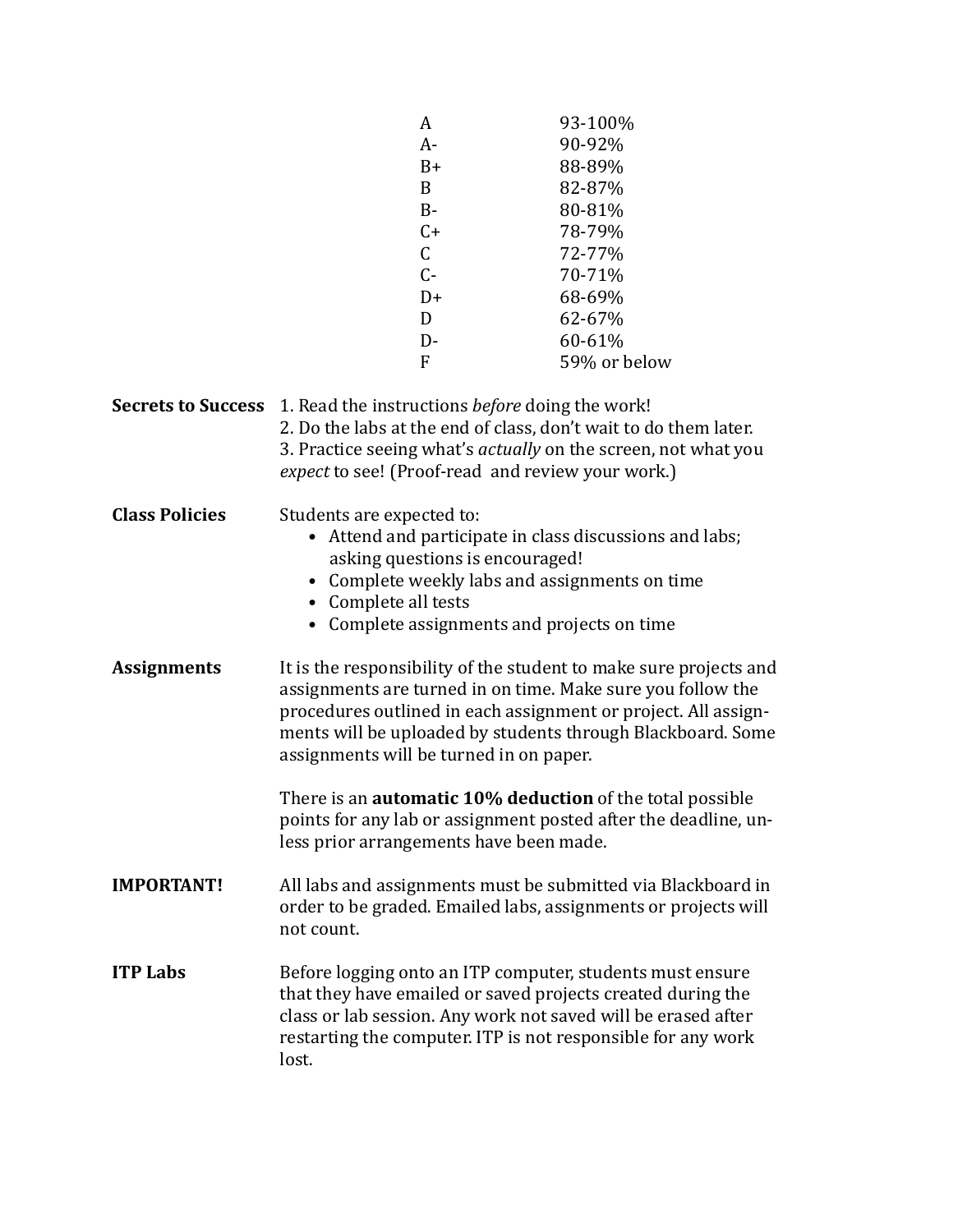|                                             | ITP offers Open Lab use for all students enrolled in ITP classes.<br>These open labs are held beginning the second week of classes<br>through the last week of classes. Please contact your instructor<br>for specific times and days for the current semester.                                                                                                                                                                                                                                                                                                                           |
|---------------------------------------------|-------------------------------------------------------------------------------------------------------------------------------------------------------------------------------------------------------------------------------------------------------------------------------------------------------------------------------------------------------------------------------------------------------------------------------------------------------------------------------------------------------------------------------------------------------------------------------------------|
| Academic<br>Integrity                       | The use of unauthorized material, communication with fellow<br>students during an examination, attempting to benefit from the<br>work of another student, and similar behavior that defeats the<br>intent of an examination or other class work is unacceptable to<br>the University. It is often difficult to distinguish between a cul-<br>pable act and inadvertent behavior resulting from the nervous<br>tension accompanying examinations. When the professor de-<br>termines that a violation has occurred, appropriate action, as<br>determined by the instructor, will be taken. |
|                                             | Although working together is encouraged, all work claimed as<br>yours must, in fact, be your own effort. Students who plagiarize<br>the work of other students will receive zero points and possibly<br>be referred to Student Judicial Affairs and Community Stan-<br>dards (SJACS).                                                                                                                                                                                                                                                                                                     |
|                                             | All students should read, understand, and abide by the Univer-<br>sity Student Conduct Code available at:<br>http://www.usc.edu/student-affairs/SJACS/nonacademicreview.html.                                                                                                                                                                                                                                                                                                                                                                                                             |
| <b>Students with</b><br><b>Disabilities</b> | Any student requesting academic accommodations based on a<br>disability is required to register with Disability Services and<br>Programs (DSP) each semester. A letter of verification for ap-<br>proved accommodations can be obtained from DSP. Please be<br>sure the letter is delivered as early in the semester as possible.<br>DSP is located in STU301 and is open 8:30 AM - 5 PM, Monday<br>through Friday. The phone number for DSP is (213) 740-0776.                                                                                                                           |
| <b>Required Texts</b>                       | While there are no required texts, because the span of software<br>we are covering is too broad, the suggested readings below can<br>be an aid in understanding the material covered in this course.                                                                                                                                                                                                                                                                                                                                                                                      |
| <b>Suggested Readings</b>                   |                                                                                                                                                                                                                                                                                                                                                                                                                                                                                                                                                                                           |
|                                             | Relevant training on Lynda.com                                                                                                                                                                                                                                                                                                                                                                                                                                                                                                                                                            |
|                                             | Relevant training on LarryJordan.com                                                                                                                                                                                                                                                                                                                                                                                                                                                                                                                                                      |

In The Blink of an Eye (2 Revised Edition) Walter Murch Silman-James - 2001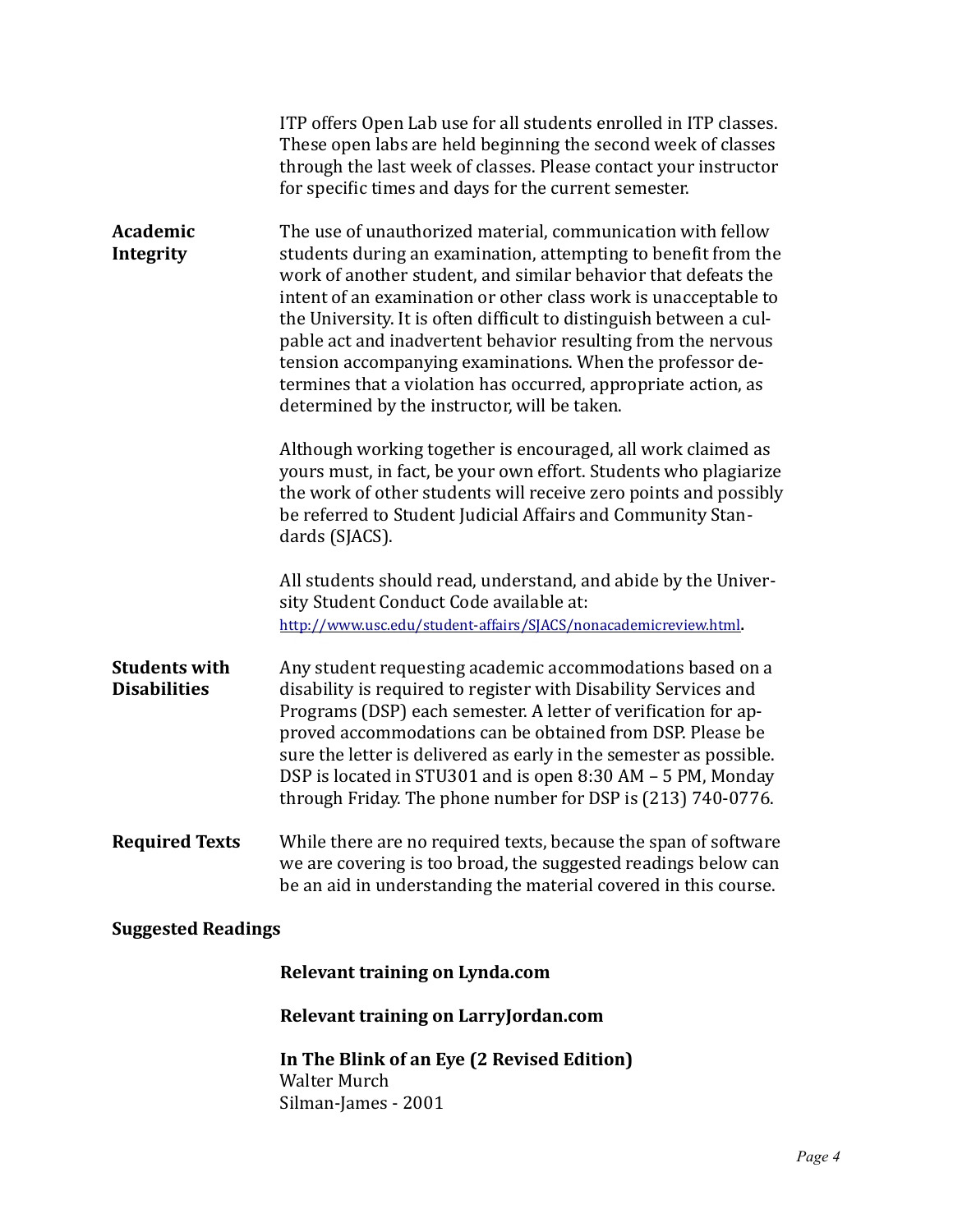|                    | The ITP department will provide all students with a USB flash<br>drive on the second day of class that will contain media used<br>throughout the course. Students will be required to bring a<br>Flash memory drive or a portable hard drive to all classes. |
|--------------------|--------------------------------------------------------------------------------------------------------------------------------------------------------------------------------------------------------------------------------------------------------------|
| Labs               | Weekly labs focus on understanding technology and reinforce<br>the material covered in that week's class. All labs are due one<br>week after they are assigned.                                                                                              |
|                    | However, it is <i>strongly</i> urged that students complete each<br>week's lab in the lab time at the end of each class, so that they<br>can practice the material while the lesson is still fresh.                                                          |
|                    | All labs are critiqued by the professor, so that students can<br>learn from their mistakes and improve during the course of the<br>class.                                                                                                                    |
| <b>Assignments</b> | Unlike labs, assignments focus on creativity. There are three<br>assignments during the course:                                                                                                                                                              |
|                    | • Poster with an image<br>• Motion Graphics video<br>• Video commercial                                                                                                                                                                                      |
|                    | Students select the topic and the content. All assignments are<br>personally critiqued by the professor to allow students to im-<br>prove their work during the course of the semester.                                                                      |
| <b>Exams</b>       | There are two exams during the course: a mid-term and final.<br>Exams consist of short-answer questions, completed in class.                                                                                                                                 |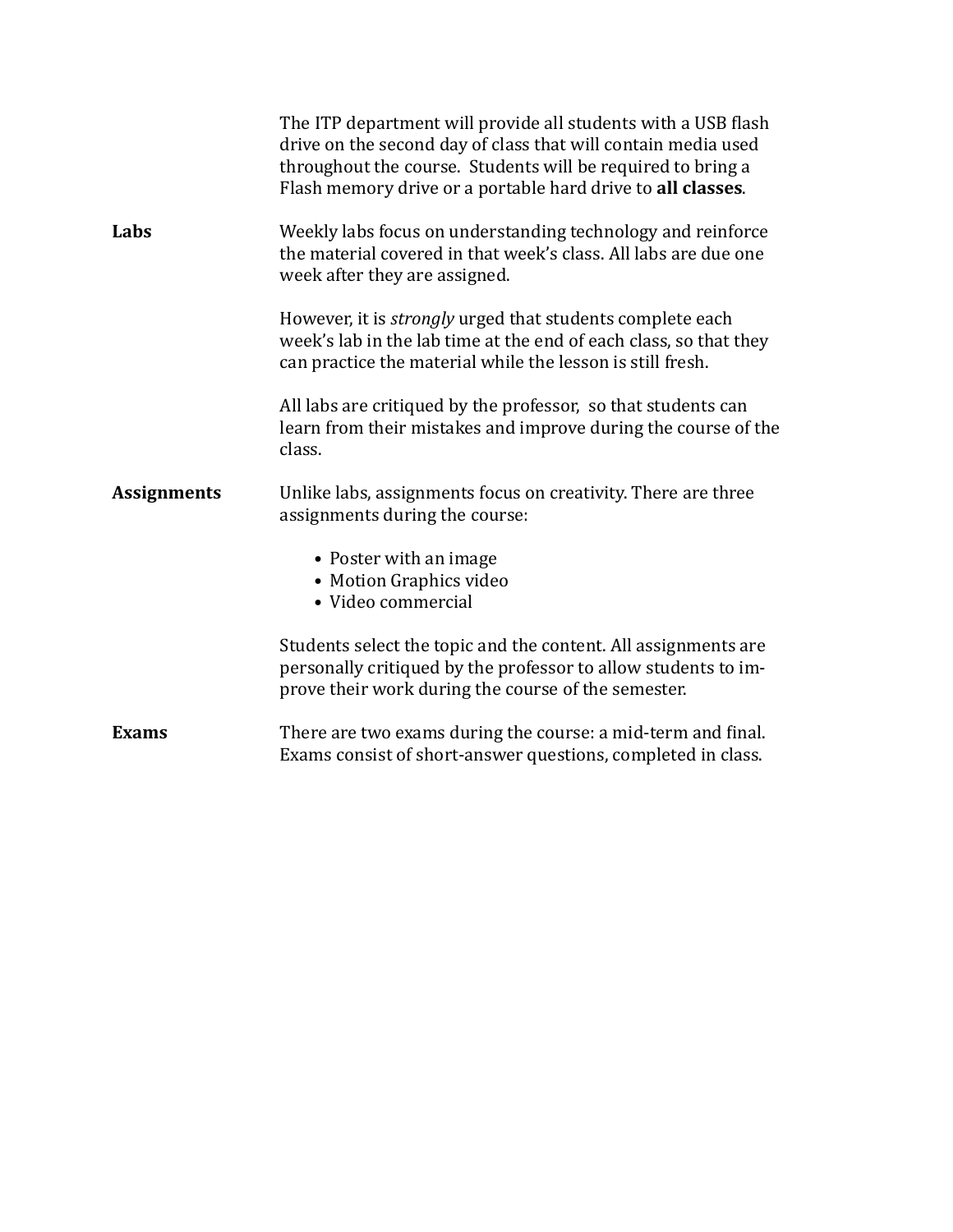## **Visual Communication Power-Tools ITP-211** (2 units)

The purpose of a lab is to reinforce subjects taught in that day's lecture. Labs are designed to be completed at the end of a class. Assignments are designed to be completed *outside of class, with an emphasis on creativity. There are two lectures each week.* 

## **COURSE OUTLINE**

| Lecture 1 | Aug. 20 | <b>INTRODUCTION TO THIS COURSE</b><br>Course introduction - what we are doing this semester<br>Discuss goals and theme for semester<br>Discuss syllabus and assignments<br>Digital Media fundamentals and key terms<br>Workflow for creative digital projects<br>Non-graded quiz: "Help Me Get To Know You"<br>Lab #1: Due at the start of Lecture 3<br>Topic: Set goals for semester projects |
|-----------|---------|------------------------------------------------------------------------------------------------------------------------------------------------------------------------------------------------------------------------------------------------------------------------------------------------------------------------------------------------------------------------------------------------|
| Lecture 2 | Aug. 22 | ADOBE PHOTOSHOP - INTRODUCTION<br>Issues of copyright and altering image<br>Introduction to Photoshop Interface<br>File Management<br>Basic photo and image manipulation techniques<br><b>Adjust Levels and Color</b><br>Thumb drives presented to students<br>Prep for Lab #2                                                                                                                 |
| Lecture 3 | Aug. 27 | ADOBE PHOTOSHOP - DESIGN, COLOR, TEXT, SHAPES<br>Basic design rules<br>Framing, balance, and composition techniques<br>The Color Wheel and gray-scale values<br>Use the power of fonts to convey emotion<br>Add and modify text and shadows<br>Work with shapes, paths and curves<br>Lab #2: Due at the start of Lecture 4<br>Topic: Images, text and shapes                                   |
| Lecture 4 | Aug. 29 | ADOBE PHOTOSHOP - LAYERS, SELECTIONS & MASKS<br>Layers, selections and masks in compositing<br><b>Understand layers</b><br>Use selection tools to create selections<br>Use selections to create masks<br>Lab #3: Due at the start of Lecture 5<br>Topic: Layers, selections and masks                                                                                                          |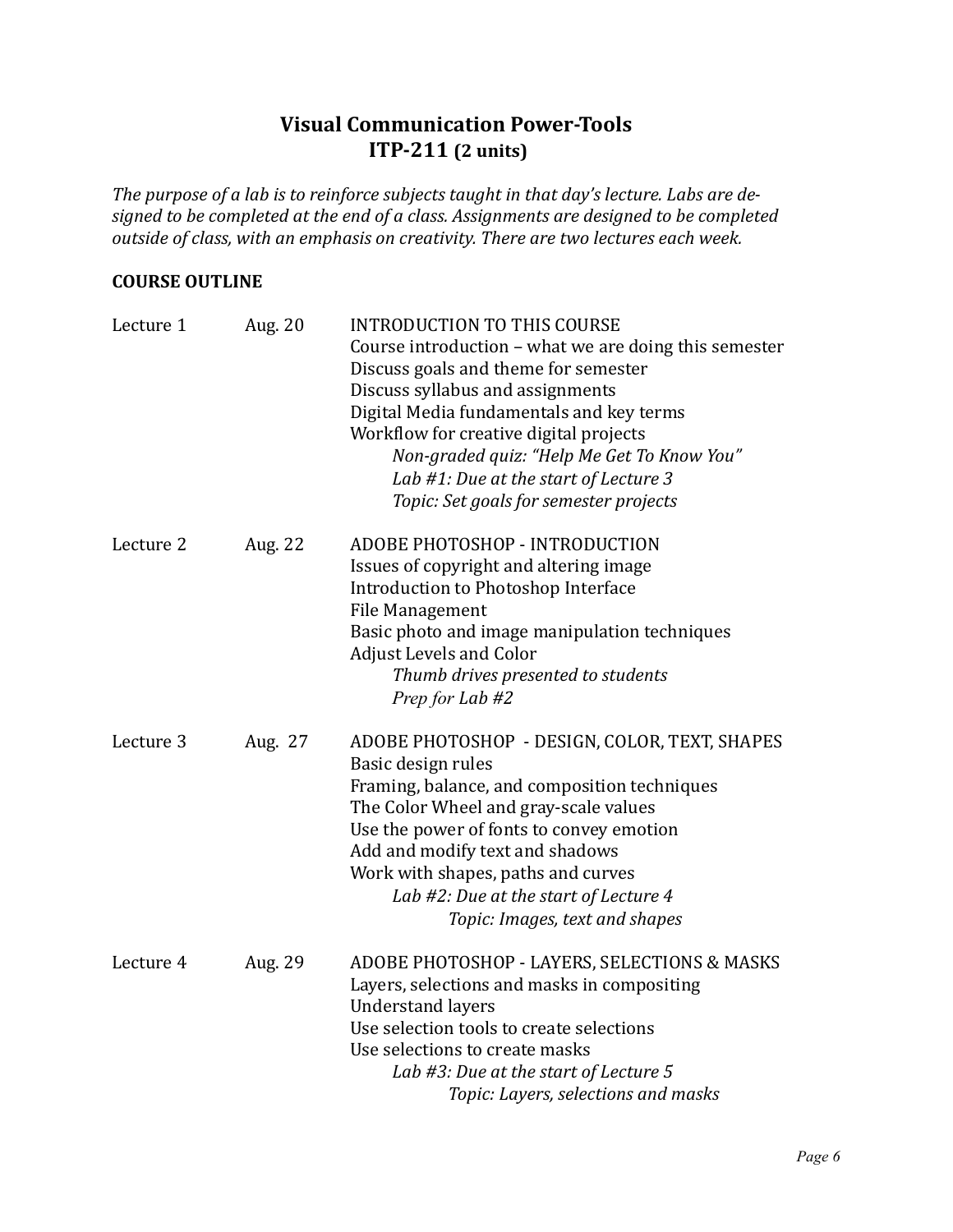## \* \* \* \* \* \* \* \* \* \* \*

LABOR DAY \* \* \* \* \* \* \* \* \* \* \*

| Lecture 5 | Sept. 5  | ADOBE PHOTOSHOP - BLEND MODES AND FILTERS<br>Explain and illustrate blend modes<br>Apply filters to images and/or selections<br><b>Explore the Filter Gallery</b><br>Automate image processing with Actions<br>Lab #4: Due at the start of Lecture 6<br>Topic: Filters and blend modes                                      |
|-----------|----------|-----------------------------------------------------------------------------------------------------------------------------------------------------------------------------------------------------------------------------------------------------------------------------------------------------------------------------|
| Lecture 6 | Sept. 10 | ADOBE PHOTOSHOP - IMAGE REPAIR & COOL TOOLS<br>Repair damaged images<br>Patch, content-aware fill and move<br>Puppet warp<br>Perspective warp<br>Lab #5: Due at the start of Lecture 8<br>Topic: Image repair                                                                                                               |
| Lecture 7 | Sept. 12 | ADOBE PHOTOSHOP - REVIEW AND WORKSHOP<br>Review key Photoshop terms and concepts<br>Work on any incomplete labs<br>Work on Assignment #1                                                                                                                                                                                    |
| Lecture 8 | Sept. 17 | PRE-PRODUCTION AND AUDIENCE CONTROL<br>Define story and story-telling<br>How to plan<br>Balancing technology with story.<br>Storyboarding<br>Control where the eye looks<br>The Importance of the Call to Action<br>Assignment #1: Poster due 9/17<br>Lab #6: Due at the end of class<br>Topic: Storyboard a dramatic scene |
| Lecture 9 | Sept. 19 | <b>VIDEO PRODUCTION</b><br>The importance of emotion, reactions, and breathing<br>Basics of camera angles, placement, and framing<br>Discuss composition and framing<br><b>Basics of lighting</b><br>Basics of production audio<br>No Lab                                                                                   |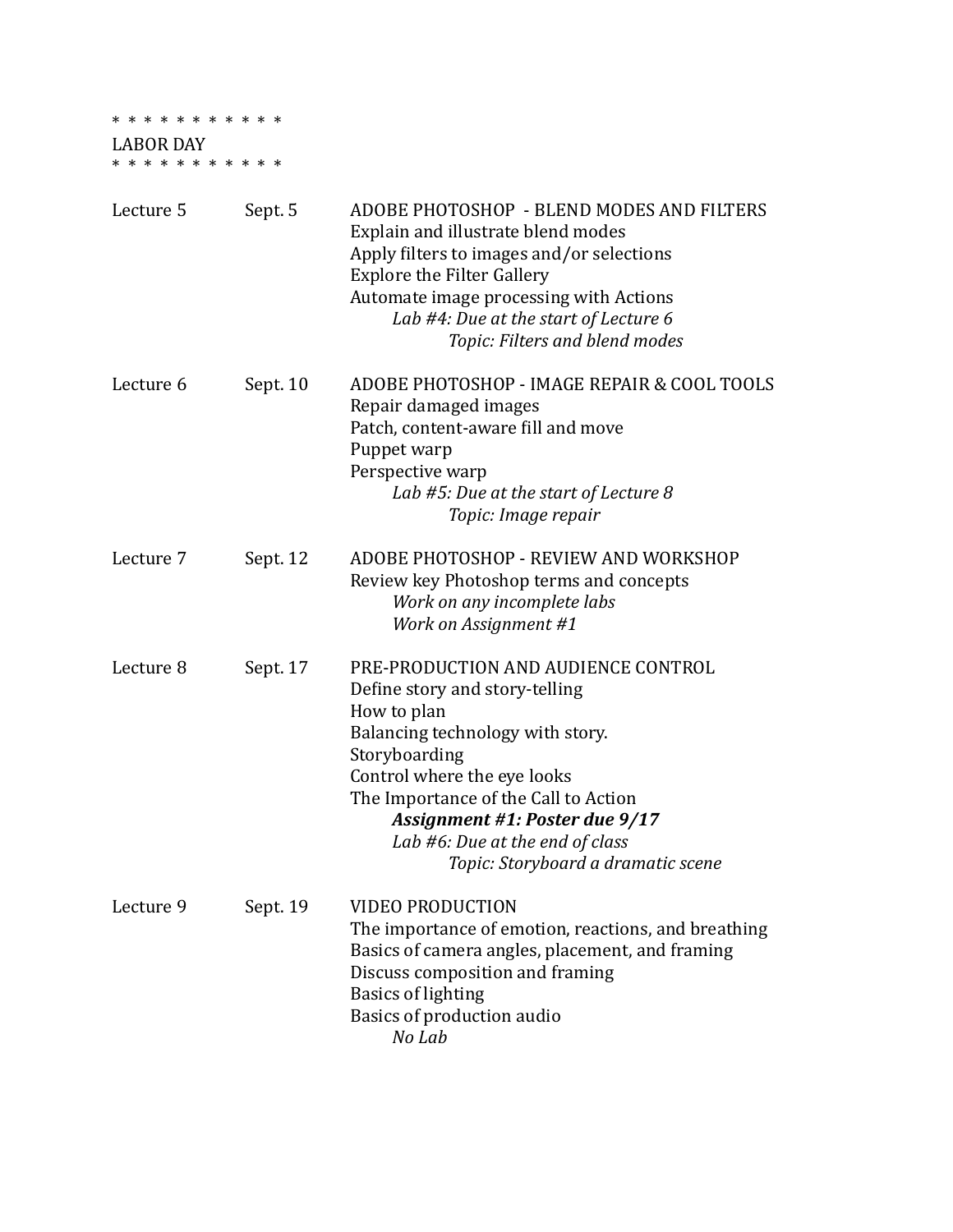| Lecture 10 | Sept. 24 | <b>VIDEO COMPRESSION - APPLE COMPRESSOR</b><br>Fundamentals of video compression<br>Optimum settings for video compression<br>Compressing video for the web<br>Prep for Lab #7<br>Topic: Create a compressed video file                                                         |
|------------|----------|---------------------------------------------------------------------------------------------------------------------------------------------------------------------------------------------------------------------------------------------------------------------------------|
| Lecture 11 | Sept. 26 | VIDEO COMPRESSION - ADOBE MEDIA ENCODER<br>Fundamentals of video compression<br>Optimum settings for video compression<br>Compressing video for the web<br>Lab #7: Due at the start of Lecture 12<br>Topic: Create a compressed video file                                      |
| Lecture 12 | Oct. 1   | <b>APPLE MOTION - Introduction to Motion Graphics</b><br>Key terms and definitions<br><b>Explore the Motion interface</b><br>Make objects move<br>Add, style and animate text<br>MID-TERM - 10/1 - Covering Lectures 1 - 11                                                     |
| Lecture 13 | Oct. 3   | <b>APPLE MOTION - Deeper in Motion</b><br>The Inspector<br>Compositing - add and adjust filters<br>Drawing tools<br>Lab #8: Due at the start of Lecture 14<br>Topic: Create a simple motion graphic                                                                             |
| Lecture 14 | Oct. 8   | APPLE MOTION - Media, Paths and Masks<br>Import audio and video media<br><b>Video Behaviors and Filters</b><br>Animate using keyframes<br><b>Create Paths and Masks</b>                                                                                                         |
| Lecture 15 | Oct. 10  | <b>APPLE MOTION - Particles, Replicators and Parameters</b><br>Create and modify a particle system<br>Create and modify a replication system<br><b>Animate using Parameter Behaviors</b><br>Lab #9: Due at the start of Lecture 16<br>Topic: Create a promo using audio & video |
| Lecture 16 | Oct. 15  | <b>APPLE MOTION - Explore 3D Space</b><br>Move and position elements in 3D space<br>Add and modify lights, cameras<br>Set design and moving cameras between sets                                                                                                                |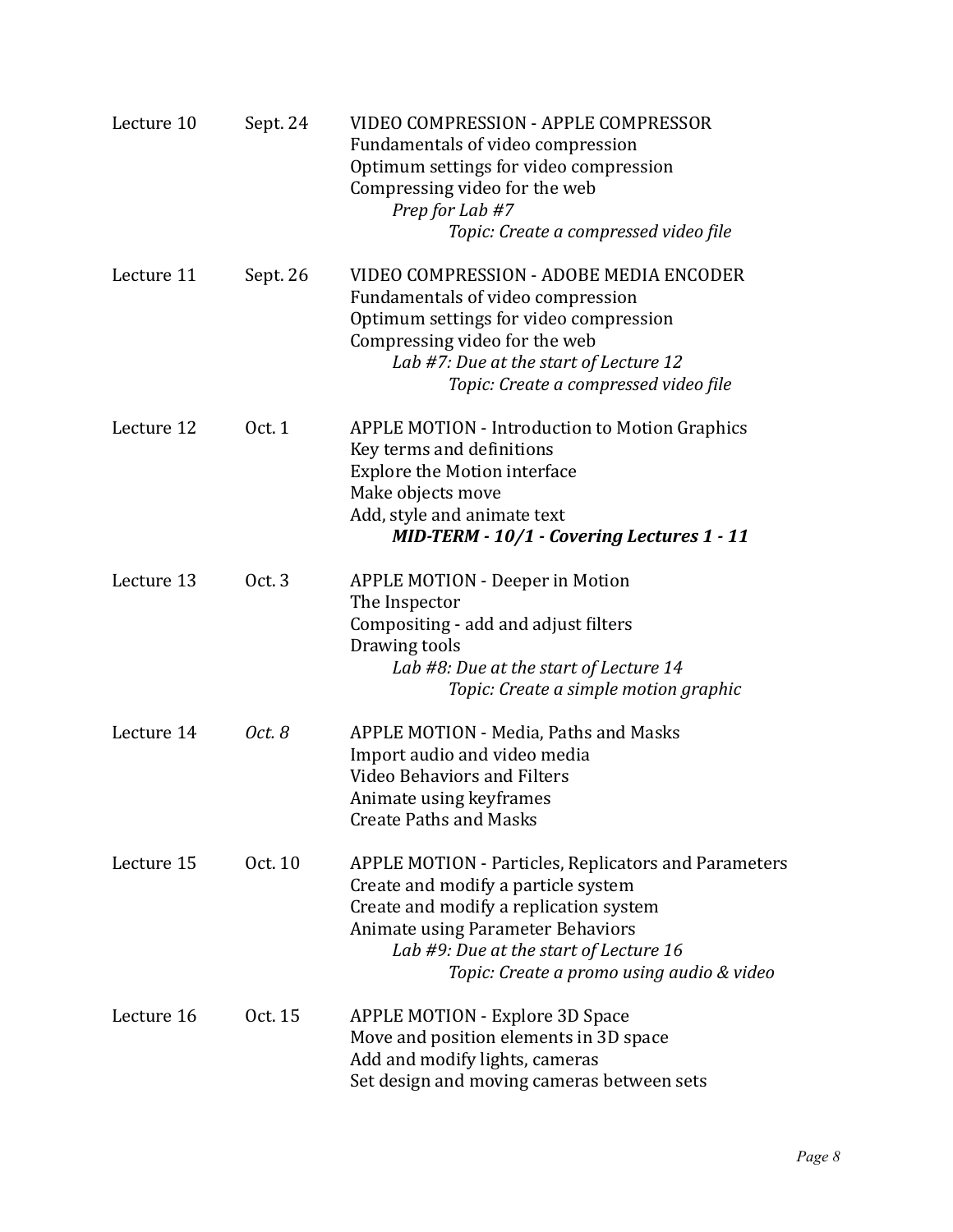| Lecture 17 | Oct. 17 | <b>APPLE MOTION - Review</b><br>Particle systems<br>Replicator systems<br>Working with filters and blend modes<br>Compositing techniques<br>Creating an effect for Final Cut Pro X<br><b>Export and compression</b><br>Lab #10: Due at the start of Lecture 18<br>Topic: Animate stills, video and audio |
|------------|---------|----------------------------------------------------------------------------------------------------------------------------------------------------------------------------------------------------------------------------------------------------------------------------------------------------------|
| Lecture 18 | Oct. 22 | APPLE FINAL CUT PRO X - INTRODUCTION<br>Introduction to video editing<br>A 12-step workflow to make you more efficient<br>Media management and organization<br>Media import and clip preview<br>Favorite, Keywords and viewing clips<br><b>Assignment 2: Motion Graphics project due 10/22</b>           |
| Lecture 19 | Oct. 24 | APPLE FINAL CUT PRO X - EDIT and TRIM<br>Reviewing clips<br>Edit and trim a basic story<br>Lab #11: Due at the start of Lecture 20<br>Topic: Edit a documentary scene                                                                                                                                    |
| Lecture 20 | Oct. 29 | APPLE FINAL CUT PRO X - AUDIO<br>Audio, sample rates, and human hearing<br>How to add, edit, and mix audio<br>Working with sound effects and music<br><b>Adding transitions</b>                                                                                                                          |
| Lecture 21 | Oct. 31 | APPLE FINAL CUT PRO X - STORY-TELLING<br>Improve story-telling through trimming<br>The story of "John and Martha"<br>The importance of reaction shots<br>A closer look at lighting<br>Lab #12: Due at the start of Lecture 22<br>Topic: Edit a dramatic scene with audio                                 |
| Lecture 22 | Nov. 5  | APPLE FINAL CUT PRO X - EFFECTS<br><b>Text and Generator effects</b><br>Inspector effects<br><b>Effects Browser effects</b><br>Lab #13: Due at the start of Lecture 24<br>Topic: Edit an effects scene                                                                                                   |